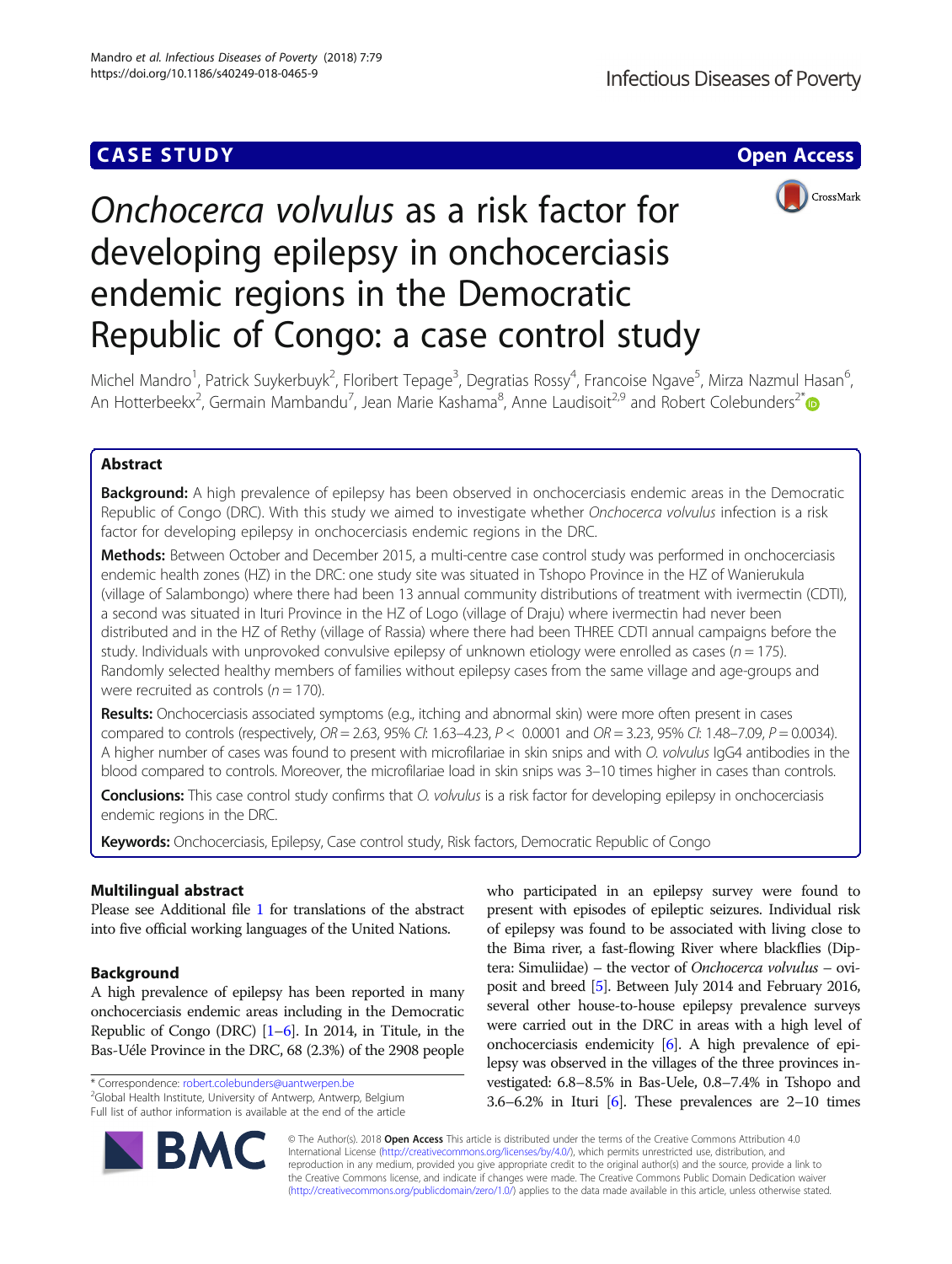In a small case control study performed in Titule, onchocerciasis suspected skin lesions were more often present in persons with epilepsy compared to controls, respectively 12/41 (29%) and 1/56 (2%) (OR = 20.26, 95% CI: 2.42–170)  $(P < 0.01)$  [[8](#page-5-0)]. However, O. volvulus DNA was detected by PCR in skin snips in 26 (76%) of 34 cases and in ten (71%) of 14 controls  $(P = 0.7)$ , and O. *volvulus* IgG4 antibodies were present in 35 (73%) of 48 cases and 15 (83%) of 18 controls  $(P = 0.5)$ . O. *volvulus* DNA was not detected in the cerebrospinal fluid of cases [\[8\]](#page-5-0). The finding that in Titule there was no difference in O. volvulus antibodies and skin snip positivity between cases and controls is in contrast with other case control studies that found that O. *volvulus* microfilariae were more often present in cases compared to controls [\[9](#page-5-0)–[11\]](#page-5-0). We hypothesize that this discrepancy can be explained by the fact that previous case control studies were performed prior to the introduction of mass

distribution of ivermectin while in Titule annual ivermectin mass distribution has been implemented for 14 years. In the study in Titule nearly 50% of cases and controls received ivermectin 7 months before the skin snip exam [[8](#page-5-0)]. We therefore performed two additional case control studies in the DRC in areas where the population had been less exposed to ivermectin.

## Methods

## Setting

Between October and December 2015, a multicentric case control study was performed in onchocerciasis endemic health zones (HZ) in the DRC (Fig. 1): onestudy site was situated in the Tshopo Province in the HZ of Wanierukula (village of Salambongo) where there had been 13 annual community directed treatment with ivermectin (CDTI), a second in the Ituri Province in the HZ of Logo (village of Draju) where ivermectin had never been distributed and in the HZ of Rethy (village of Rassia) where there had been three CDTI campaigns before the study. House to house studies in 2015 had documented an epilepsy prevalence in Salambongo of 2.6%, in Draju 6.2% and in Rassia 3.6% [[6\]](#page-5-0).

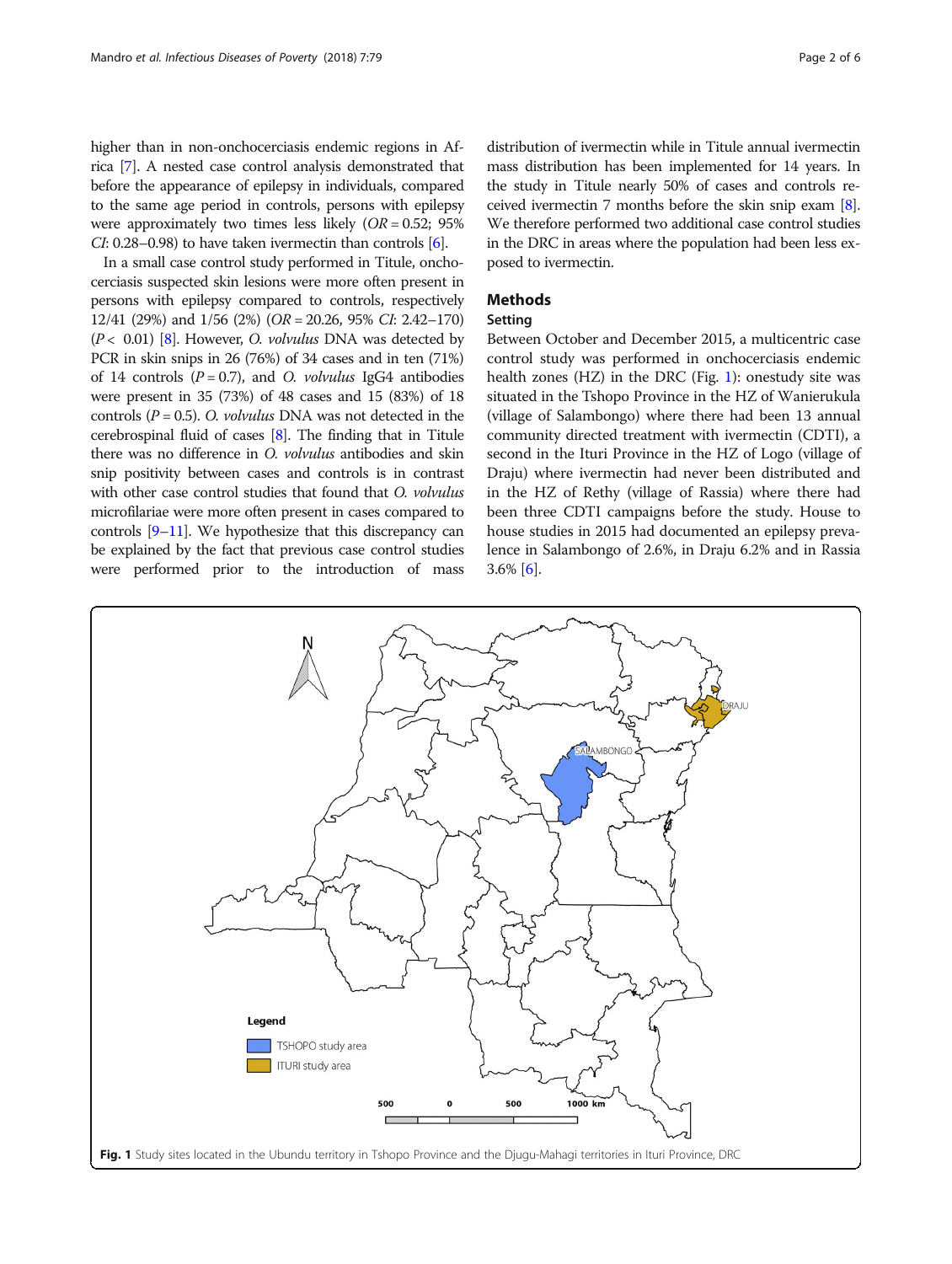#### Design

One hundred seventy five individuals who developed unprovoked convulsive epilepsy of unknown etiology 12 months before the study were enrolled as cases; 170 individuals randomly selected among healthy members from the same village and age-groups were selected as controls. A standardized survey instrument was used to collect sociodemographic, clinical, and neurological data. Physical including neurological examinations were performed by a physician and a neurologist, respectively. Current infection with O. volvulus was assessed through detection of microfilariae in skin snip biopsies. Exposure to onchocerciasis was assessed by serology-based rapid tests (SD BIOLINE) detecting human O. volvulus IgG4 antibodies. Active epilepsy was defined as a patient who presented with at least 2 unprovoked seizures of unknown etiology in the last 12 months. As seizures we considered mainly tonic-clonic generalised seizures and episodes of absence, of sudden onset, and of brief duration.

#### Procedures

After written informed consent was obtained, the person with epilepsy or the healthy control or their parent/guardian were interviewed in their native language by Congolese physicians (MM, KJM, GM) and local nurses using a standardized questionnaire. This questionnaire included questions about ethnicity of the mother and the father, movement of the family in the past, year of onset of the epilepsy, years of ivermectin intake, and history of febrile convulsions (defined as seizures in children < 5 years old, associated with fever, without an identified cause).

On physical examination, we assessed cases and controls for onchocerciasis nodules, skin abnormalities, vision and mental status. Height and weight were measured using a stadiometer and a digital scale and were used to calculate body mass index (BMI, kg/m<sup>2</sup>). Visual acuity was mainly assessed by history taking and not by a formal ophthalmological exam. A blind person was considered a person who had no light perception. The following skin lesions were considered to be onchocerciasis suspected skin lesions: a chronic scattered, pruritic, hyperpigmented papular or papulonodular eruption, dry, thickened, wrinkled skin, and spotted depigmented skin. KJM performed the neurological exams.

Blood samples were collected from all cases and controls on serobuvard filter paper (LDA22, Ploufragan, France).

A skin snip was taken from the left and right iliac crests of all subjects with a Holtz corneoscleral punch (2 mm) and stored in 90% ethanol to be tested for O. volvulus by an in-house PCR method (supplementary methods).

Serological tests were performed targeting O. volvulus IgG4 antibodies (Ov16 Standard Diagnostics, Inc., Alere SD BIOLINE, Gyeonggi-do, Republic of Korea). Taenia solium circulating antigen testing was performed

(Cysticercosis AG Elisa, apDIa, Turnhout, Belgium) according to the manufacturers guidelines on blood eluted from the serobuvard by adding 300 μl PBS to 5 discs for each sample, with overnight incubation at 4 °C.

#### Statistical analyses

Factors describing the properties of the case and control populations (weight, height, body mass index, clinical symptoms) were assessed by age-adjusted univariate models (linear regression for factors measured on a continuous scale, or else binomial logistic regression) to identify significant differences in the properties of the two groups. The relationship between parasite infection status and epilepsy status was assessed using univariate binary logistic regression models. The relationship between epilepsy status and skin biopsy/OV16 test was investigated through multiple logistic regression models where the model was adjusted by age and Ivermectin receiving status in 2014 (year before the test was conducted). Analyses were performed using Statistical Analysis System (SAS).

#### Results

One hundred seventy-five cases with epilepsy (108 from Ituri and 67 from Tshopo) and 170 controls (111 from Ituri and 59 from Tshopo) were enrolled in the study (Table [1](#page-3-0)). Fifty two percent of the cases and 46% of the controls were males. Cases had an older median age (18 years) compared to the controls (15 years). The age distributions are shown in Fig. [2](#page-3-0).

Cases and controls were similar concerning ethnicity of the parents, place of residence and birth. Cases and controls did not differ in the distribution of main money-generating activities in their family (mainly agriculture). Cases had typically spent 1 year less in school on average (3 years, compared to 4 years in controls).

#### Clinical characteristics

In 80% (140/175) of cases there was a history of tonic-clonic seizures, with drooling in 83% (146/175) and urinary incontinence in 48% (84/175); 5% (9/175) of cases had absence seizures, of which 55% (5/9) also had a history of tonic-clonic seizures. The mean age at onset of epilepsy was 11.7 years, interquartile range (third quartile-first quartile) 7 years and range (maximum-minimum) 49 years. Twenty nine percent (51/175) of cases presented with a mental disorder (an important disorder in 8.6% [15/175]) compared to 2% (3/170) of controls. Among cases with a mental disorder, 47% (24/51) had a problem with speaking; 29% (15/51) were disoriented; 51% (26/51) did not understand what was asked and forgot easily and 16% (8/51) had behavioral problems.

Onchocerciasis associated symptoms (itching and abnormal skin) and burn scars were more often present in cases compared to controls respectively  $(OR = 2.63, 95\% \text{ CI: } 1.63 - 4.23, P < 0.0001 \text{ and } OR = 3.23,$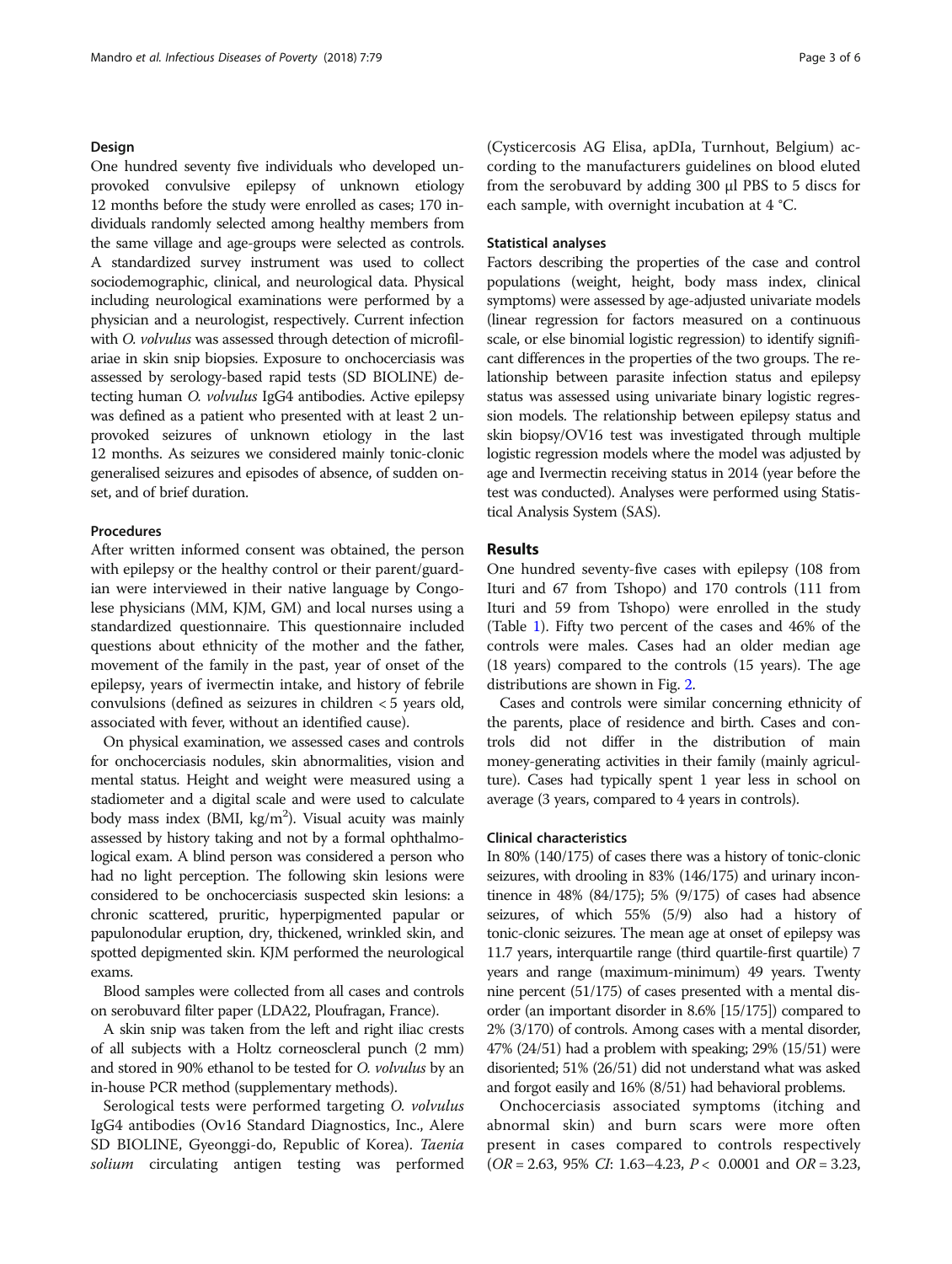<span id="page-3-0"></span>Table 1 Clinical characteristics of cases and controls

| Clinical Characteristics              | Cases<br>$(n = 175)$ | Controls<br>$(n = 170)$ | Odds Ratio<br>$(95\% \text{ C}^{\text{D}})$ | $P$ value            |  |
|---------------------------------------|----------------------|-------------------------|---------------------------------------------|----------------------|--|
| Body weight (kg) mean (SD)            | 40.93 (13.77)        | 38.79 (16.70)           |                                             | 0.533 <sup>a</sup>   |  |
| Height (cm) mean (SD)                 | 145.50 (18.04)       | 140.20 (22.47)          |                                             | $0.037$ <sup>a</sup> |  |
| BMI mean (SD)                         | 18.70 (3.44)         | 18.48 (3.83)            |                                             | $0.961$ <sup>a</sup> |  |
| Itching                               | 78                   | 40                      | $2.63(1.63-4.23)$                           | < 0.0001             |  |
| Onchocerciasis suspected skin lesions | 28                   | 10                      | 3.23 (1.48-7.09)                            | 0.003                |  |
| <b>Nodules</b>                        | 07                   | 05                      | 1.39 (0.41-4.66)                            | 0.595                |  |
| Burn scars                            | 54                   | 03                      | 24.79 (7.55-81.34)                          | < 0.0001             |  |
| History of febrile convulsions        | 14                   | 08                      | $2.79(1.07 - 7.26)$                         | 0.035                |  |

**BMI** body mass index

<sup>a</sup>Age adjusted linear regression model

<sup>b</sup>Age adjusted binomial logistic regression model

95% CI: 1.48–7.09, P = 0.0034 and OR = 24.79, 95% CI: 7.55–81.34,  $P < 0.0001$ ). Cases were more likely to have a history of febrile convulsions compared to controls  $(OR = 2.79, 95\% CI: 1.07–7.26), P = 0.035 (Table 1).$ 

#### Laboratory results

A significantly higher number of cases compared to controls presented with microfilariae in skin snips and with O. volvulus IgG4 antibodies in blood. Moreover, the microfilariae load in skin snips was 3–10 times higher among cases than controls (Table [2](#page-4-0)); especially in Logo HZ where the population has never been treated with ivermectin. T. solium antigens were detected in two cases and none of the controls.

Skin biopsies were obtained in 339 participants of which 49% (59% [103/175] cases and 38% [62/164] controls) were positive. OV16 test was conducted for 344 participants of which 37% (45% [79/175] cases and 29% [49/169] controls) were positive. Cases were more likely to present with a positive skin test (OR = 2.443, 95% CI: 1.556–3.836,  $P = 0.0001$ ) and to be OV16 positive (OR = 1.977, 95% CI: 1.247-3.134,  $P = 0.0037$  compared to controls, holding the variables age and ivermectin intake in 2014 constant in a multiple logistic regression

model. Participants who received ivermectin in 2014 were 59%  $(OR = 0.405, 95\% \text{ } CI: 0.231 - 0.709, P = 0.0015)$  less likely to be skin test positive compared to those who had not received ivermectin in 2014 holding the variables age and epilepsy status constant. However, ivermectin receiving status in 2014 did not have any effect on the OV16 test  $(P = 0.8012)$ .

## **Discussion**

This case control study confirms that O. volvulus is a risk factor for developing epilepsy in onchocerciasis endemic regions in the DRC. A significant proportion of cases compared to controls were found to present with microfilariae in skin snips and to present with O. volvulus IgG4 antibodies in the blood compared to controls. Moreover, the microfilariae load in skin snips was 3–10 times higher in cases than controls. Differences between cases and controls were most pronounced in Draju (Logo HZ) where ivermectin was never distributed. Past ivermectin use can mask the association between epilepsy and onchocerciasis. This could explain why certain case control studies in onchocerciasis endemic regions were unable to demonstrate an association between onchocerciasis and epilepsy [[12](#page-5-0)–[14](#page-5-0)]. Once a person develops epilepsy his life will change dramatically

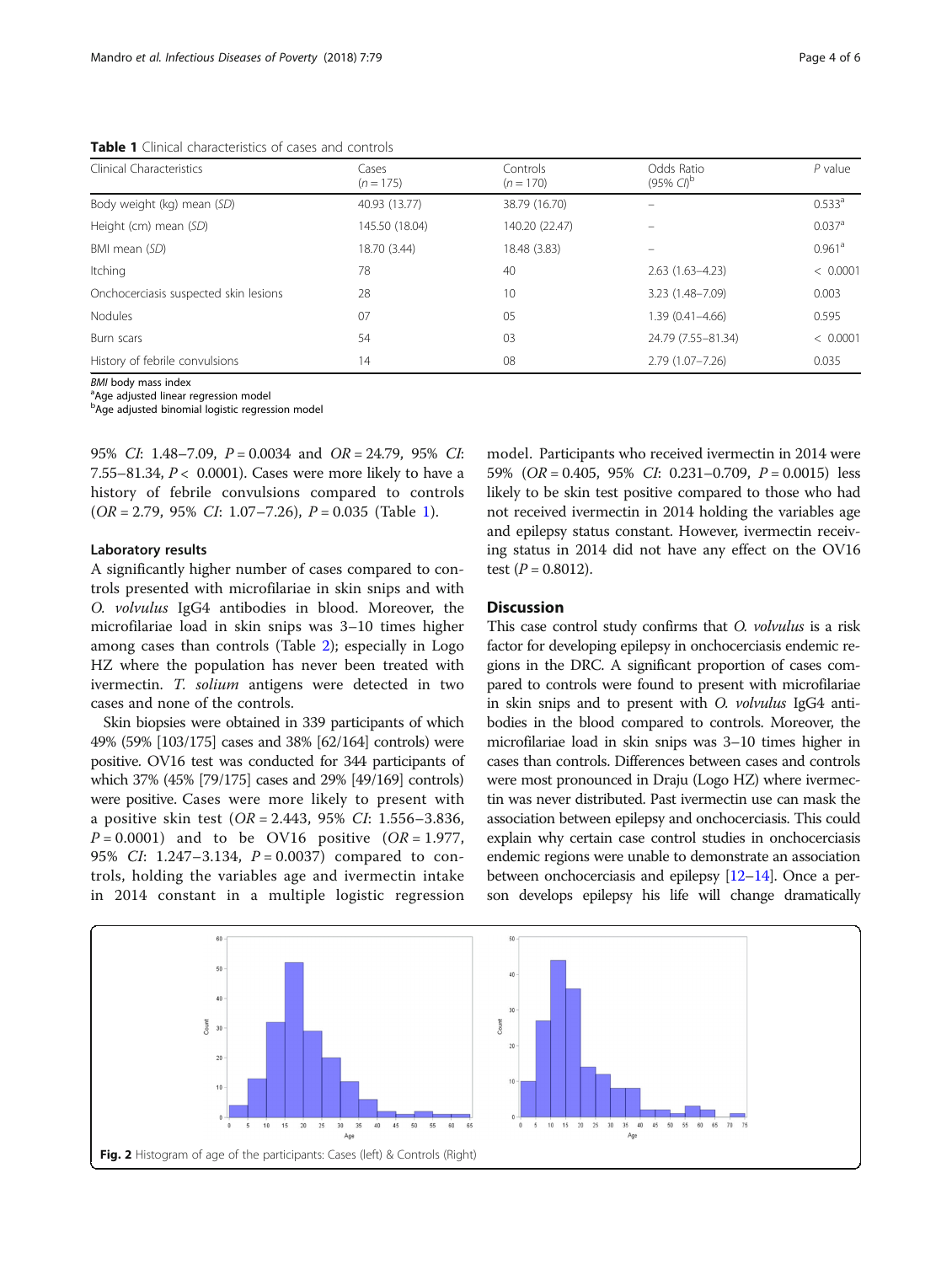#### <span id="page-4-0"></span>Table 2 Laboratory test results for cases and controls

|                                           | Cases                   |                          |                                        | Controls               |                          |                                        |                                             |
|-------------------------------------------|-------------------------|--------------------------|----------------------------------------|------------------------|--------------------------|----------------------------------------|---------------------------------------------|
|                                           | Draju, Logo<br>(Ituri)  | Rassia, Rethy<br>(Ituri) | Salambongo,<br>Wanierukula<br>(Tshopo) | Draju, Logo<br>(Ituri) | Rassia, Rethy<br>(Ituri) | Salambongo,<br>Wanierukula<br>(Tshopo) | $P$ value <sup>e</sup><br>(a,b,c,d)         |
| Skin biopsy<br>test positive <sup>r</sup> | 56%<br>(33/59)          | 35%<br>(17/49)           | 79%<br>(53/67)                         | 26%<br>(17/65)         | 20%<br>(9/45)            | 67%<br>(36/54)                         | $0.001$ ,<br>0.166,<br>0.149.<br>< 0.001    |
| Mean (range)<br>mf load <sup>9</sup>      | 31.79<br>$(0 - 352.00)$ | 9.71<br>$(0 - 220.00)$   | 27.88<br>$(0 - 204.50)$                | 2.74<br>$(0 - 78.00)$  | 3.46<br>$(0 - 59.50)$    | 18.50<br>$(0 - 132.00)$                | $< 0.001$ ,<br>0.246,<br>0.211,<br>< 0.001  |
| O volvulus<br>IgG4 antibodies             | 51%<br>(30/59)          | 43%<br>(21/49)           | 42%<br>(28/67)                         | 22%<br>(14/65)         | 20%<br>(9/45)            | 44%<br>(26/59)                         | $< 0.001$ ,<br>$0.026$ ,<br>0.858,<br>0.002 |

MF microfilariae load

a comparison between cases and controls for Logo Health zone

b comparison between cases and controls for Rethy Health zone

c comparison between cases and controls for Wanierukula Health zone

d comparison between cases and controls for all three Health zones

<sup>e</sup> Fisher's exact test was done for testing equality of two proportions and t-test used for testing equality of two means for the two considered positive if at least one microfilaria was found in either of the two skin bi

<sup>f</sup>Skin biopsy test was considered positive if at least one microfilaria was found in either of the two skin biopsies

<sup>g</sup>Mean number of mf per mg skin

compared to controls. These changes may include e.g. decreased exposure to the river and blackflies (because of the increased risk of drowning) and increased motivation to take ivermectin because of itching caused by onchocerciasis. On the other hand, healthy controls may go frequently to the river and may be less motivated to take ivermectin because they do not have itching. These factors may influence the O. volvulus lab results at the moment of case-control studies are performed. In Titule, in Bas Uélé Province in the DRC, with 14 years of CDTI with a therapeutic coverage around 60%, we did not find a difference in cases and controls concerning skin snip positivity [\[8\]](#page-5-0). This is in contrast to Draju, where ivermectin was never distributed, and 56% of cases compared to 26% of controls were skin snip positive. In Rassia, with only 3 years of CDTI, 35% of cases and 20% of controls were positive and in Salambongo, with 13 years of CDTI, 79% of cases and 67% of controls were positive. This high percentage of skin positivity among persons in Salambongo suggests a low therapeutic coverage of ivermectin. It is clear that in the latter village the CDTI programme will need to be strengthened.

Skin lesions suggesting onchocerciasis infection, itching and burn scars were also more often present in cases compared to controls.

Cases reported more often a history of febrile convulsions, confirming the observation by others that febrile convulsions may be associated with epilepsy later in life [\[15](#page-5-0)].

Our study has several limitations. Cases and controls were not individually matched by age and cases were slightly older than controls. Although O. volvulus-infection rates increase by age, a 3 year median age difference cannot explain the large difference in O. volvulus-infection rate between cases and controls. T. solium antigen serological testing was the only test done to identify other causes of epilepsy. Moreover, normally serum samples are tested undiluted, while for this study only filter paper samples were available, introducing a dilution of the tested samples, leading to a decreased test sensitivity. Therefore, the results of the *T. solium* antigen tests need to be interpreted with great caution.

Our study confirms the findings of other epidemiological studies that *O. volvulus* directly or indirectly act as a trigger for developing epilepsy in onchocerciasis endemic regions [\[16\]](#page-5-0). However, the mechanism how an O. volvulus infection could lead to epilepsy remains unclear. Indeed, O. volvulus microfilariae are only exceptionally found in the central nervous system [[17\]](#page-5-0). In Tanzania and in the DRC, PCR tests on cerebrospinal fluid (CSF) of patients with nodding syndrome and epilepsy with other types of seizures failed to identify O. volvulus DNA [[8](#page-5-0), [17](#page-5-0)]. A recent study suggested that the neurotoxic anti-leiomodin-1 antibodies, which cross-react with *O. volvulus-specific* proteins could play a role in causing nodding syndrome [[18\]](#page-5-0). In another study in Uganda, more serum antibodies against voltage gated potassium channel-complex proteins were detected in patients with nodding syndrome compared to controls [[19\]](#page-5-0). However, whether these autoantibodies are the cause of the nodding syndrome or the consequence of damage to the neurons caused by another mechanism remains to be investigated [\[16\]](#page-5-0).